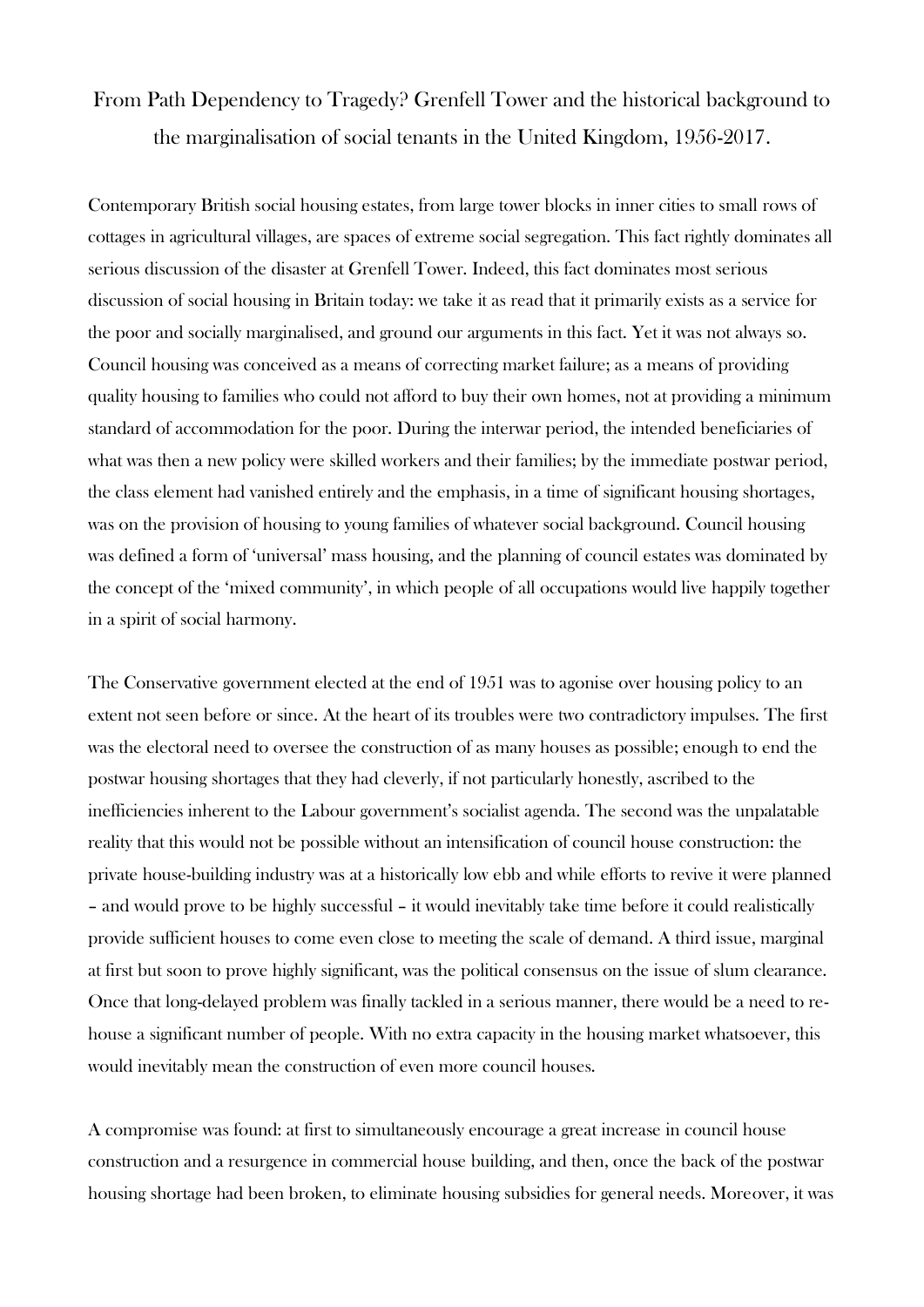decided to use the housing finance framework to encourage local authorities to re-house former slumresidents, where possible, in blocks of flats, rather than in conventional houses. These changes were the first step in the transformation of British social housing estates, but they were only a first step: they did not affect existing estates, and the new association between council housing and the slum districts was at this stage still something that existed more in the minds of policy makers than the general public.

As is often the way, the next step occurred due to the failure of this compromise. The abolition of general needs subsidies had, as anticipated, caused a collapse in council house construction. Unfortunately, the increase in private sector housebuilding had not been rapid enough to make up the shortfall, the housing shortage began to grow, as did its electoral salience. A further reform of the housing finance system followed in 1961; a rather tortured set of changes designed to strike a balance between the system as it had existed before and after the alterations of the mid 1950s. Significantly, the new system maintained the bias towards high-rise construction and the approximate equivalent of the old general needs subsidy – I can only say 'approximate as the new system was excessively complex – was significantly lower than that which had existed before the middle 50s. Moreover, it did not offer any resolution to the political problem that housing continued to pose the Conservatives.

In the end, the Minister tasked with finding a way out of that particular mess was Keith Joseph, appointed as housing minister following the 'Knight of Long Knives' in 1962. Even then he was a figure firmly on the right-wing of the Conservative Party, but one who embraced, as so many backbenchers did not, the possibility that technocratic Modernism might function as an effective bulwark against socialism; that the interests of property and free enterprise could best be defended through the efficient and controlled use of State power for the general good. Joseph's stated aim was to increase the number of houses built by local authorities without challenging the pre-eminence of private provision, established only so recently and of great importance to him both politically and personally – his father had founded the house-building firm Bovis. But he also had another goal in mind. Defending his policies to a group of suspicious backbenchers in 1963, Joseph informed them everything he was doing as housing minister was geared towards securing a stable future in which private enterprise would be able to assert its rightful place as the principle provider of new housing, even in the rental market. This, he explained, would take time and would require significant changes to the political climate: changes that would not occur as long as there was a significant housing shortage and as long as the slums remained standing.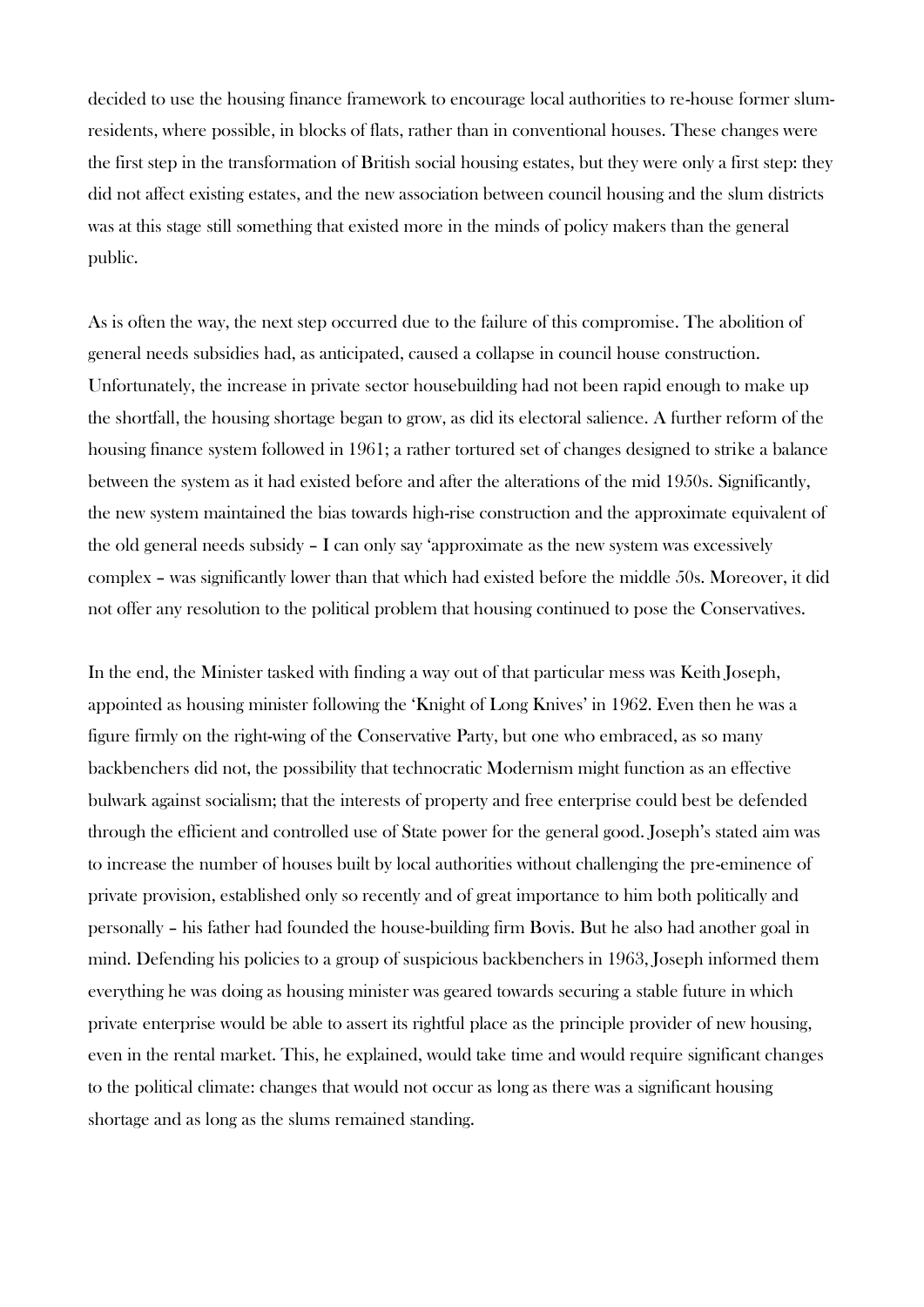In practice, Joseph's legacy as housing minister was his enthusiastic promotion of system-built highrise tower blocks, the idea of which he and his department's Permanent Secretary Dame Evelyn Sharp sold to council leaderships up and down the country as a rational and scientific solution to the otherwise intractable problem of slum clearance and redevelopment. This has often been regarded as a curious thing to have happened, as an action that ran quite contrary to Joseph's ideological motivations and the general course of his career. But when placed in the proper context of his broader housing policy strategy, a very different picture emerges. By pushing local authorities towards building system-built high-rises and by encouraging them to link this to an acceleration of their slum clearance programmes *at the same time* as he attempted to inflate the private housing market and commercial house building industry, Joseph was engaged in a conscious attempt to change the nature and purpose of public housing in Britain; to move it further away from the postwar vision of 'universal' mass housing and the 'mixed community' council estate.

When Labour regained office in 1964, it made no attempt to reverse this policy agenda, and actually greatly intensified it. This was for purely practical reasons – Wilson and Crossman certainly did not share Joseph's priorities and long-term vision – but where housing is concerned what matters is ends and not intentions, and a new consensus on the purpose of council housing had decisively emerged: in essence it was now seen as a form of housing for people who could not afford to be aspirational. It cannot go ignored here that this new consensus went hand-in-hand with a marked decline in the quality of both the planning and construction of new council estates in most large local authorities.

The new consensus was reinforced by a parallel process that, by contrast, was highly contentious: the decline of low-rent private sector accommodation, the main form of tenure for the urban poor until well into the 1960s. It is important to understand that there were in effect two low-rent private sector housing markets in mid twentieth century Britain, rather than one. The first was that which covered the old slum districts, and despite considerable unhappiness amongst elements in the Conservative grassroots, there was a widespread consensus across the political divide in favour of the compulsory purchase and demolition of these properties. The second was dominated by late  $19<sup>th</sup>$  and early  $20<sup>th</sup>$ century century housing; usually by-law terraces, but also tenement blocks and large houses subdivided into flats. This was a market characterised by transience and short-tenures; it rapidly became associated with post-war migration. The fate of the second form of low-rent private sector accommodation was one of the most fiercely contested of all housing policy questions during the postwar period: where Labour saw landlordism and exploitation and (as many of these 'low' rents were not particularly low; at least not for what tenants received) advocated rent-controls, regulation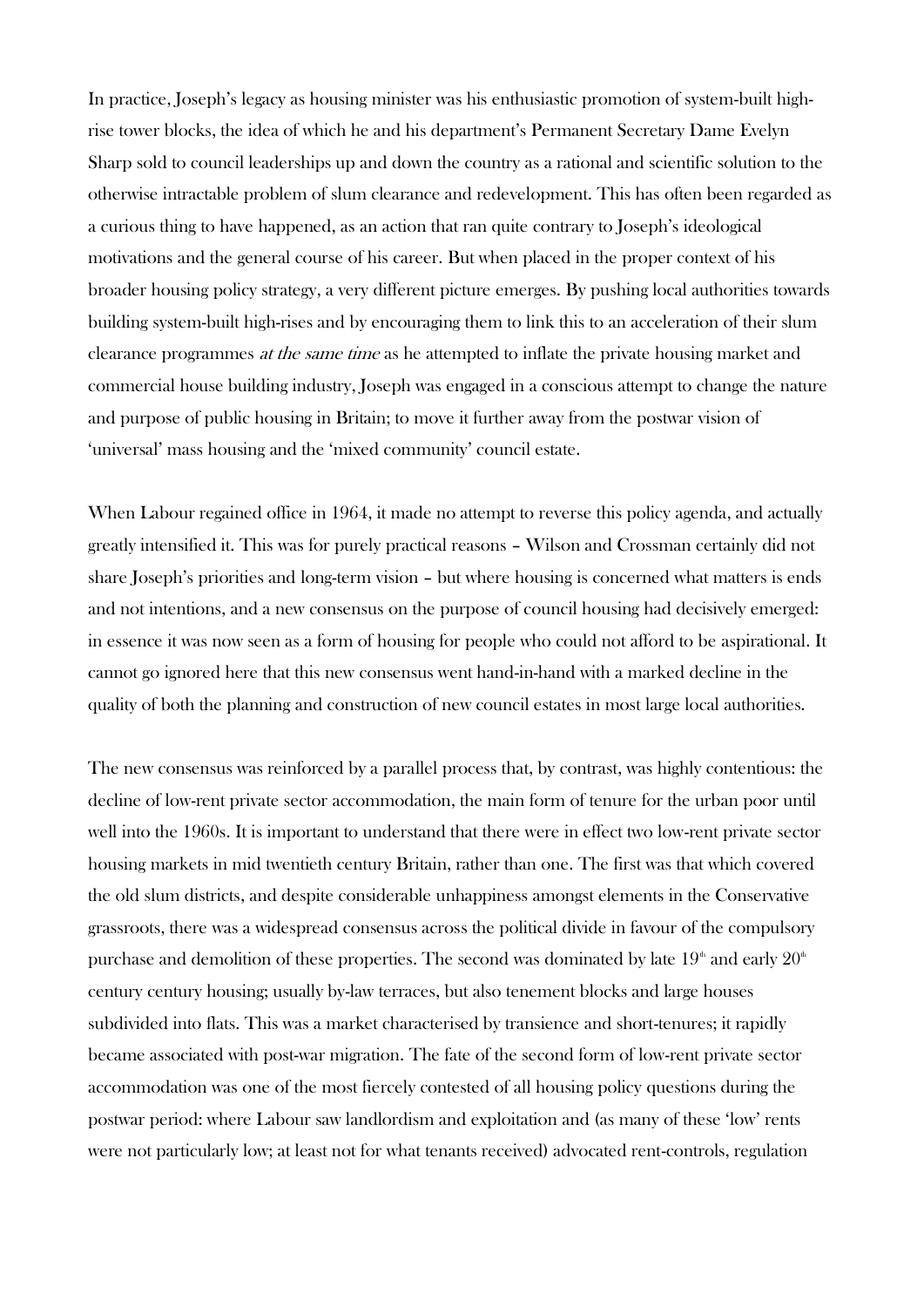and tenant protections, Conservatives were apt to see the erosion of property rights by the over-mighty State and favoured a lighter touch.

What made the politics of the issue so inflammatory was that in certain parts of the country, most notably in inner West London, a firm distinction between the two loose types of low-rent private accommodation did not exist. The widespread exposure of this fact in the early 1960s pushed popular opinion towards Labour's position and was the cause of the much of the 'difficult' climate noted by Joseph. Rent control and firm government regulation of the sector returned in 1965, but even before then councils had begun to experiment with measures designed to restrict this part of the private rental market. In some cities, notably Birmingham, this took on a racialised aspect, with the conversion of properties into HMOs permitted in select 'immigrant districts' and prohibited elsewhere, resulting in an intensification of residential ethnic segregation. In many London boroughs, slum clearance policies were expanded to include 'borderline' streets and districts, and a large number of private rental properties were subject to compulsory purchase. Many were demolished. The upshot of this was a significant movement of poor and socially marginal households from private rental accommodation into council housing, and in particular into high-rise council housing; the main form being constructed in the cities and boroughs where this was an issue.

All of which leads us to 1979 and to the radical housing reforms of the Thatcher government. The state-subsidised right of council tenants to buy their houses at below-market price, the nationally mandated shift towards a needs-based points system as the only means of allocating council housing, and the near-complete deregulation of the private rental sector. While these reforms are usually thought of as representing a major break with half a century of housing policy, they were in fact its entirely logical culmination. The council house, envisioned first as a respectable home for respectable working families and then as a universal solution to universal housing problems, became permanently and irrevocably established as the home of the poor; the dream of the 'mixed community' council estate replaced by the new nightmare of the 'problem estate', a place not of communal warmth but of atomised despair: a symbol of the State's inherent inability to tackle systemic social problems.

The developments that I have charted were not the result of a single conscious plan – even though one can certainly draw a direct line between the thought and actions of Keith Joseph in the early 1960s and Margaret Thatcher twenty years later – yet nonetheless followed a consistent, relentless logic, step following step in a classic pattern of path dependency. Ultimately what changed was the status of the council tenant. During the first few decades of council housing, council tenancy was primarily understood in terms of citizenship: the council tenant was provided with housing by the